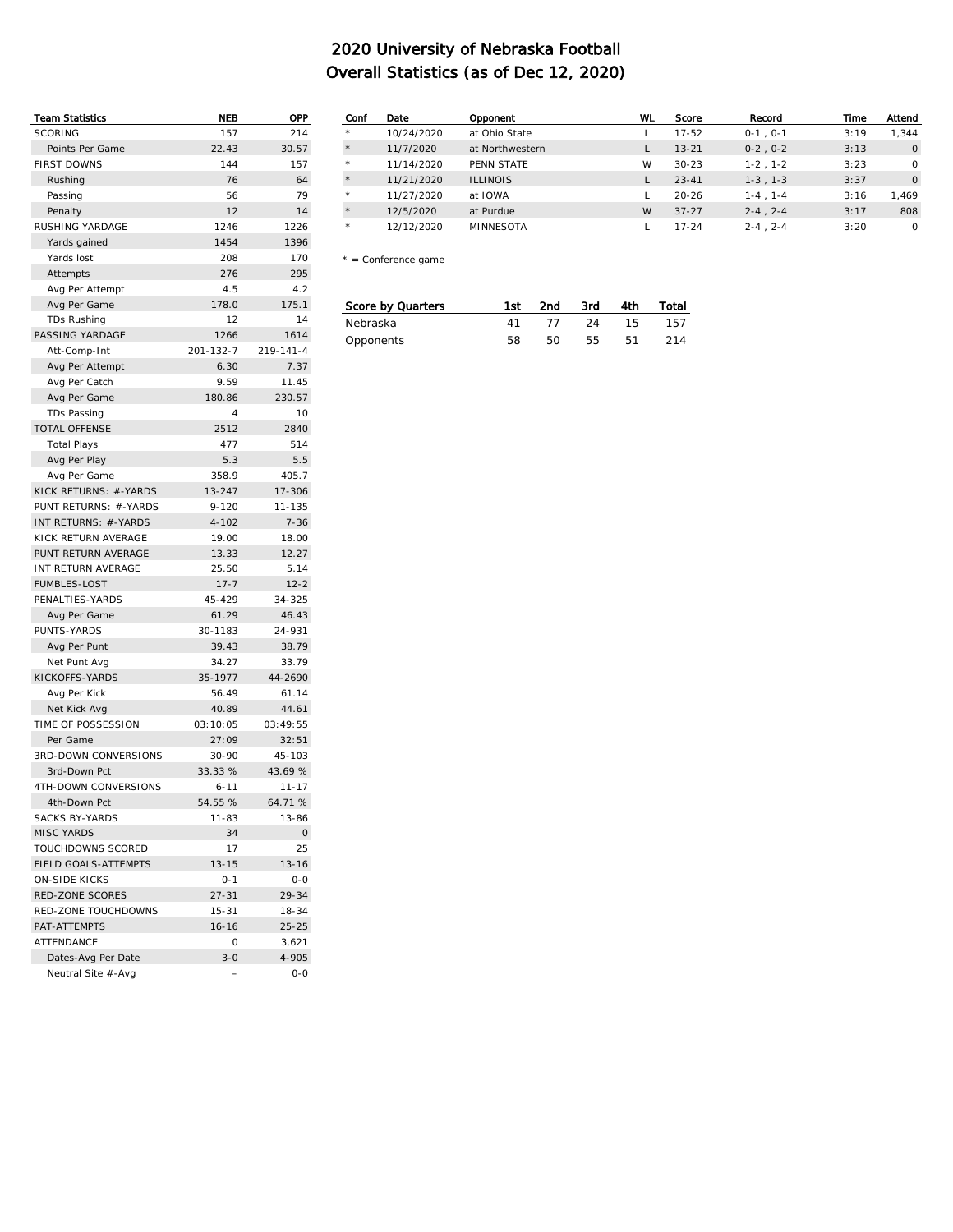| #              | Rushina            | GP             | АТТ            | GAIN           | LOSS           | <b>NET</b>    | <b>AVG</b> | TD       | LG            | AVG/G   |
|----------------|--------------------|----------------|----------------|----------------|----------------|---------------|------------|----------|---------------|---------|
| $\mathfrak{D}$ | Martinez, Adrian   | 6              | 68             | 423            | 59             | 364           | 5.4        | 5        | 39            | 60.67   |
| $\overline{7}$ | McCaffrey, Luke    | $\overline{7}$ | 65             | 432            | 68             | 364           | 5.6        | 3        | 47            | 52.00   |
| 1              | Robinson, Wan'Dale | 7              | 39             | 228            | 12             | 216           | 5.5        | $\circ$  | 47            | 30.86   |
| 26             | Mills, Dedrick     | 5              | 59             | 222            | 17             | 205           | 3.5        | 3        | 16            | 41.00   |
|                | Scott, Marvin      | 5              | 24             | 71             | 9              | 62            | 2.6        | $\circ$  | 8             | 12.40   |
| 14             | Johnson, Rahmir    | 5              | $\overline{7}$ | 34             | $\overline{4}$ | 30            | 4.3        | 1        | 12            | 6.00    |
| 25             | Thompkins, Ronald  | $\mathcal{P}$  | 5              | 24             | $\circ$        | 24            | 4.8        | $\circ$  | 9             | 12.00   |
| 4              | Brown, Alante      | $\overline{7}$ | 1              | 18             | $\mathbf{O}$   | 18            | 18.0       | $\circ$  | 18            | 2.57    |
| 22             | Jewett, Cooper     | 1              | 1              | $\mathfrak{D}$ | $\Omega$       | $\mathcal{P}$ | 2.0        | $\Omega$ | $\mathcal{P}$ | 2.00    |
|                | Team               | $\overline{7}$ | 7              | $\circ$        | 39             | $-39$         | $-5.6$     | $\Omega$ | $\circ$       | $-5.57$ |
|                | Total              | 7              | 276            | 1454           | 208            | 1246          | 4.5        | 12       | 47            | 178.00  |
|                | Opponents          |                | 295            | 1396           | 170            | 1226          | 4.2        | 14       | 61            | 175 14  |

| # | Passing          | GP | Rating | COMP-ATT-INT   | PCT     | YDS  | TD       | LG | AVG/G  |
|---|------------------|----|--------|----------------|---------|------|----------|----|--------|
|   | Martinez, Adrian | 6  | 129.35 | $84 - 123 - 1$ | 68.29 % | 800  | 3        | 37 | 133.33 |
|   | McCaffrey, Luke  |    | 103.22 | $48 - 76 - 6$  | 63.16%  | 466  |          | 45 | 66.57  |
|   | Team             |    | 0.00   | $0 - 2 - 0$    | 0.00%   | 0    | $\Omega$ | O  | 0.00   |
|   | Total            |    | 118.18 | 132-201-7      | 65.67%  | 1266 | 4        | 45 | 180.86 |
|   | Opponents        |    | 137.71 | 141-219-4      | 64.38%  | 1614 | 10       | 89 | 230.57 |

| #               | Receiving          | GP             | <b>NO</b>      | <b>YDS</b> | <b>AVG</b> | TD           | LG | AVG/G  |
|-----------------|--------------------|----------------|----------------|------------|------------|--------------|----|--------|
| 1               | Robinson, Wan'Dale | $\overline{7}$ | 45             | 382        | 8.49       | $\circ$      | 31 | 54.57  |
| 11              | Allen, Austin      | $\overline{7}$ | 16             | 214        | 13.38      | $\mathbf{1}$ | 37 | 30.57  |
| 15              | Betts, Zavier      | 6              | 12             | 131        | 10.92      | 1            | 45 | 21.83  |
| 88              | Falck, Levi        | $\overline{7}$ | 12             | 107        | 8.92       | $\mathbf{1}$ | 21 | 15.29  |
| 6               | Fleming, Marcus    | 4              | 5              | 75         | 15.00      | $\circ$      | 28 | 18.75  |
| 83              | Vokolek, Travis    | $\overline{7}$ | 8              | 75         | 9.38       | $\mathbf{0}$ | 16 | 10.71  |
| 89              | Martin, Oliver     | $\overline{4}$ | $\overline{4}$ | 59         | 14.75      | $\circ$      | 22 | 14.75  |
| 86              | Stoll, Jack        | 6              | $\overline{4}$ | 45         | 11.25      | $\mathbf{0}$ | 15 | 7.50   |
| 81              | Warner, Kade       | $\overline{7}$ | 5              | 40         | 8.00       | $\circ$      | 13 | 5.71   |
| 26              | Mills, Dedrick     | 5              | $\overline{7}$ | 39         | 5.57       | $\mathbf{0}$ | 14 | 7.80   |
| 14              | Johnson, Rahmir    | 5              | 5              | 28         | 5.60       | $\circ$      | 17 | 5.60   |
| 85              | Liewer, Wyatt      | $\overline{7}$ | 3              | 22         | 7.33       | $\mathbf{1}$ | 10 | 3.14   |
|                 | Scott, Marvin      | 5              | $\overline{2}$ | 17         | 8.50       | $\circ$      | 14 | 3.40   |
| $\overline{4}$  | Brown, Alante      | $\overline{7}$ | $\mathbf{1}$   | 16         | 16.00      | $\circ$      | 16 | 2.29   |
| 25              | Thompkins, Ronald  | $\overline{2}$ | 1              | 10         | 10.00      | $\circ$      | 10 | 5.00   |
| $7\overline{ }$ | McCaffrey, Luke    | $\overline{7}$ | $\mathbf{1}$   | 5          | 5.00       | $\mathbf{0}$ | 5  | 0.71   |
| 82              | Rafdal, Kurt       | $\overline{7}$ | 1              | 1          | 1.00       | $\circ$      | 1  | 0.14   |
|                 | Total              | 7              | 132            | 1266       | 9.59       | 4            | 45 | 180.86 |
|                 | Opponents          | 7              | 141            | 1614       | 11.45      | 10           | 89 | 230.57 |

| #              | Punt Returns          | NO             | <b>YRDS</b>    | <b>AVG</b> | TD           | LG             |
|----------------|-----------------------|----------------|----------------|------------|--------------|----------------|
| 5              | Taylor-Britt, Cam     | 6              | 79             | 13.17      | $\Omega$     | 27             |
| 88             | Falck, Levi           | 1              | 39             | 39.00      | $\mathbf{O}$ | $\circ$        |
| 89             | Martin, Oliver        | 1              | 7              | 7.00       | 0            | 7              |
| $\mathbf{1}$   | Robinson, Wan'Dale    | 1              | $-5$           | $-5.00$    | $\mathbf{O}$ | 0              |
|                | Total                 | 9              | 120            | 13.33      | 0            | 27             |
|                | Opponents             | 11             | 135            | 12.27      | $\mathbf o$  | 36             |
|                |                       |                |                |            |              |                |
| #              | Interceptions         | <b>NO</b>      | <b>YRDS</b>    | <b>AVG</b> | TD           | LG             |
| 18             | Farmer, Myles         | $\overline{2}$ | 45             | 22.50      | $\Omega$     | 37             |
| 5              | Taylor-Britt, Cam     | 1              | 55             | 55.00      | $\mathbf{O}$ | 55             |
| 7              | Bootle, Dicaprio      | 1              | $\overline{2}$ | 2.00       | 0            | $\overline{2}$ |
|                | Total                 | 4              | 102            | 25.50      | $\Omega$     | 55             |
|                | Opponents             | 7              | 36             | 5.14       | o            | 23             |
|                |                       |                |                |            |              |                |
|                |                       |                |                |            |              |                |
|                |                       |                |                |            |              |                |
| #              | <b>Kick Returns</b>   | <b>NO</b>      | <b>YRDS</b>    | <b>AVG</b> | TD           | LG             |
| $\overline{4}$ | Brown, Alante         | 9              | 182            | 20.22      | $\Omega$     | 29             |
| 14             | Johnson, Rahmir       | 3              | 54             | 18.00      | $\mathbf 0$  | 22             |
| 30             | Belt, Brody           | 1              | 11             | 11.00      | $\Omega$     | 11             |
| 5              | Taylor-Britt, Cam     | $\Omega$       | 0              | NaN        | $\mathbf 0$  | 0              |
|                | Total                 | 13             | 247            | 19.00      | $\Omega$     | 29             |
|                | Opponents             | 17             | 306            | 18.00      | o            | 41             |
|                |                       |                |                |            |              |                |
|                |                       |                |                |            |              |                |
| #              | <b>Fumble Returns</b> | NO             | <b>YRDS</b>    | <b>AVG</b> | TD           | LG             |
| 8              | Williams, Deontai     | 1              | 26             | 26.00      | 1            | 26             |
| 13             | Domann, JoJo          | $\mathbf{1}$   | $\Omega$       | 0.00       | 0            | $\circ$        |
|                | Total                 | $\overline{2}$ | 26             | 13.00      | 1            | 26             |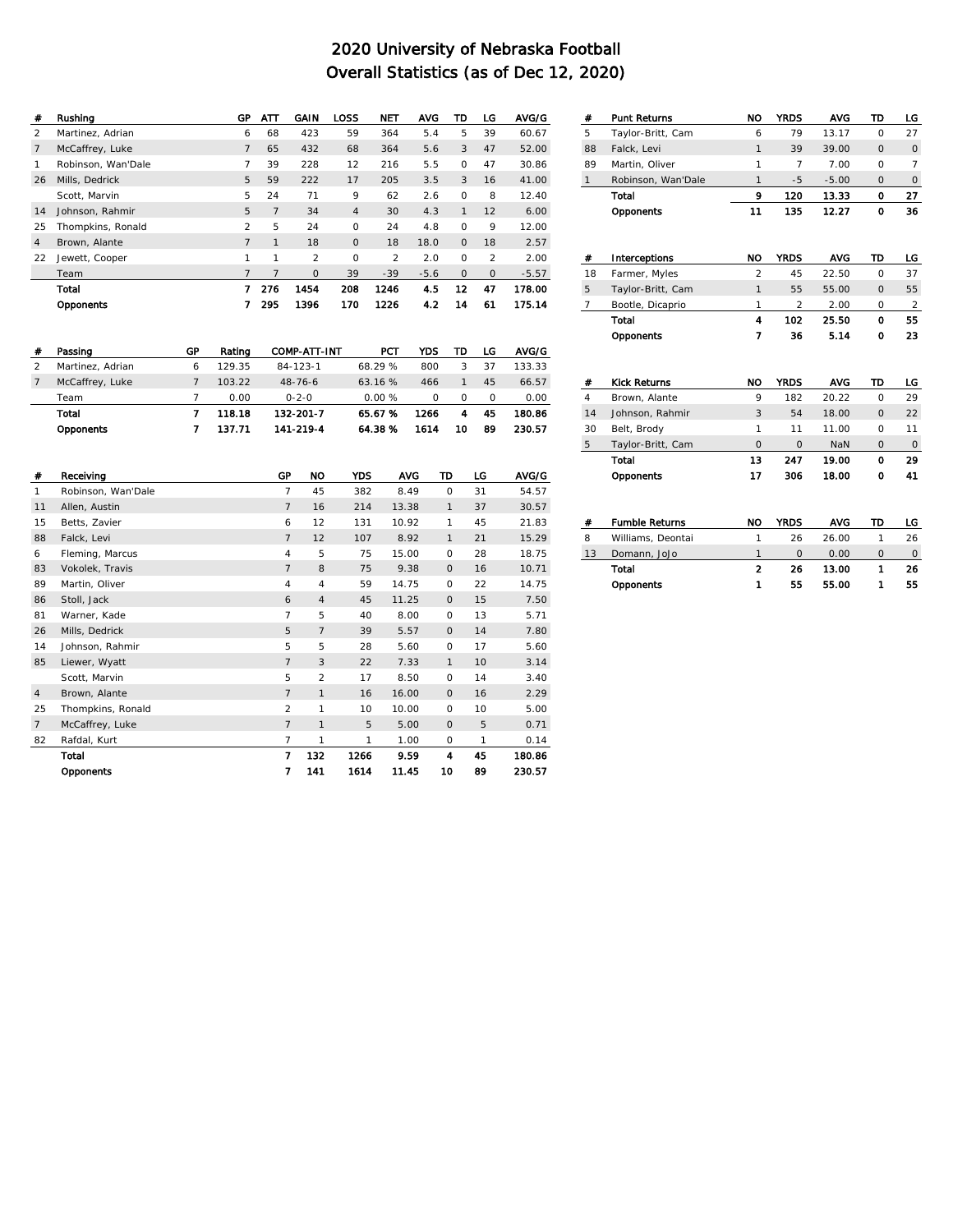Ï

|                |                   |              |    |             |             | PAT        |             |            |            |            |
|----------------|-------------------|--------------|----|-------------|-------------|------------|-------------|------------|------------|------------|
| #              | Scoring           | TD           | ГG | <b>KICK</b> | <b>RUSH</b> | <b>RCV</b> | <b>PASS</b> | <b>DXP</b> | <b>SAF</b> | <b>PTS</b> |
| 33             | Culp, Connor      |              | 13 | $16 - 16$   |             |            |             |            |            | 55         |
| $\mathfrak{D}$ | Martinez, Adrian  | 5            | –  |             | $O - 1$     |            |             |            |            | 30         |
| $\overline{7}$ | McCaffrey, Luke   | 3            | -  |             |             |            |             |            |            | 18         |
| 26             | Mills, Dedrick    | 3            | –  |             |             |            |             |            |            | 18         |
| 11             | Allen, Austin     | 1            | -  |             |             |            |             |            |            | 6          |
| 15             | Betts, Zavier     | 1            |    |             |             |            |             |            |            | 6          |
| 88             | Falck, Levi       | $\mathbf{1}$ | -  |             |             |            |             |            |            | 6          |
| 14             | Johnson, Rahmir   | $\mathbf{1}$ | -  |             |             |            |             |            |            | 6          |
| 85             | Liewer, Wyatt     | 1            |    |             |             |            |             |            |            | 6          |
| 8              | Williams, Deontai | $\mathbf{1}$ | -  |             |             |            |             |            |            | 6          |
|                | Total             | 17           | 13 | $16 - 16$   | $0 - 1$     |            |             |            |            | 157        |
|                | Opponents         | 25           | 13 | $2b - 25$   |             |            |             |            |            | 214        |

| # | Field Goals     | <b>FGM-FGA</b> | PCT             | 120 | 20-29   | 30-39 40-49 |         | - 50 | LG. | BLK |
|---|-----------------|----------------|-----------------|-----|---------|-------------|---------|------|-----|-----|
|   | 33 Culp, Connor | $13 - 15$      | 86.67 % 0-0     |     |         | 4-4 8-10    | $1 - 1$ | ი-ი  | 49  |     |
|   | Total           | 13.15          | 86.67% 0-0      |     | $4 - 4$ | 8-10        | $1 - 1$ | റ റ  | 49  |     |
|   | Opponents       | 13-16          | 81.25 % 0-2 2-2 |     |         | $2 - 2$     | 9-10    | 0-O  | 48  |     |

| <b>FG Sequence</b> | Nebraska                 | Opponents                  |
|--------------------|--------------------------|----------------------------|
| Ohio State         | (22)                     | (34)                       |
| Northwestern       | $(38)$ , $(36)$ , $38$   | 42                         |
| PENN STATE         | (22), (25), (30)         | (33), (40), 56, (27)       |
| <b>ILLINOIS</b>    | (30)                     | $(24)$ , $(21)$            |
| <b>IOWA</b>        | (31),(39)                | (32), (33), (48), (37), 51 |
| Purdue             | $(25)$ , $(49)$ , $(32)$ | $(45)$ , $(27)$            |
| <b>MINNESOTA</b>   | 32,(30)                  | (31)                       |

| #  | <b>Total Offense</b> | G              | Plays          | Rush           | Pass         | Total          | AVG/G   |
|----|----------------------|----------------|----------------|----------------|--------------|----------------|---------|
| 2  | Martinez, Adrian     | 6              | 191            | 364            | 800          | 1164           | 194.00  |
| 7  | McCaffrey, Luke      | $\overline{7}$ | 141            | 364            | 466          | 830            | 118.57  |
| 1  | Robinson, Wan'Dale   | 7              | 39             | 216            | 0            | 216            | 30.86   |
| 26 | Mills, Dedrick       | 5              | 59             | 205            | $\mathbf{O}$ | 205            | 41.00   |
|    | Scott, Marvin        | 5              | 24             | 62             | 0            | 62             | 12.40   |
| 14 | Johnson, Rahmir      | 5              | $\overline{7}$ | 30             | $\Omega$     | 30             | 6.00    |
| 25 | Thompkins, Ronald    | 2              | 5              | 24             | $\Omega$     | 24             | 12.00   |
| 4  | Brown, Alante        | $\overline{7}$ | 1              | 18             | $\Omega$     | 18             | 2.57    |
| 22 | Jewett, Cooper       | 1              | 1              | $\mathfrak{D}$ | $\Omega$     | $\mathfrak{D}$ | 2.00    |
|    | Team                 | $\overline{7}$ | 9              | $-39$          | $\Omega$     | $-39$          | $-5.57$ |
|    | Total                | 7              | 477            | 1246           | 1266         | 2512           | 358.86  |
|    | Opponents            | 7              | 514            | 1226           | 1614         | 2840           | 405.71  |

| Puntina              | NO | YDS.         | AVG LG TB FC I20 50+ BLK |    |                |              |          |   |              |
|----------------------|----|--------------|--------------------------|----|----------------|--------------|----------|---|--------------|
| 90 Przystup, William | 24 |              | 991 41.29                |    | 56 1           | 5            |          | 5 |              |
| 96 Crawford, Tyler   |    |              | 5 192 38.40 61 0         |    |                | $\Omega$     |          |   | <sup>o</sup> |
| Team                 |    | <sup>n</sup> | 0.00                     |    | 0 <sub>0</sub> | <sup>o</sup> | $\Omega$ | Ω | $\Omega$     |
| Total                |    |              | 30 1183 39.43 61         |    | $\mathbf{1}$   | -5           | 8        | ь |              |
| Opponents            | 24 |              | 931 38.79                | 58 |                | 08           | 11       |   |              |

|    | <b>Kickoffs</b> | NO. |                 | YDS AVG | ΤВ  | OВ |
|----|-----------------|-----|-----------------|---------|-----|----|
| 33 | Culp, Connor    |     | 35 1977 56.5 12 |         |     | n. |
|    | Total           |     | 35 1977 56.5    |         | -12 |    |
|    | Opponents       |     | 44 2690 61.1 24 |         |     |    |
|    |                 |     |                 |         |     |    |

Numbers in (parentheses) indicate field goal was made.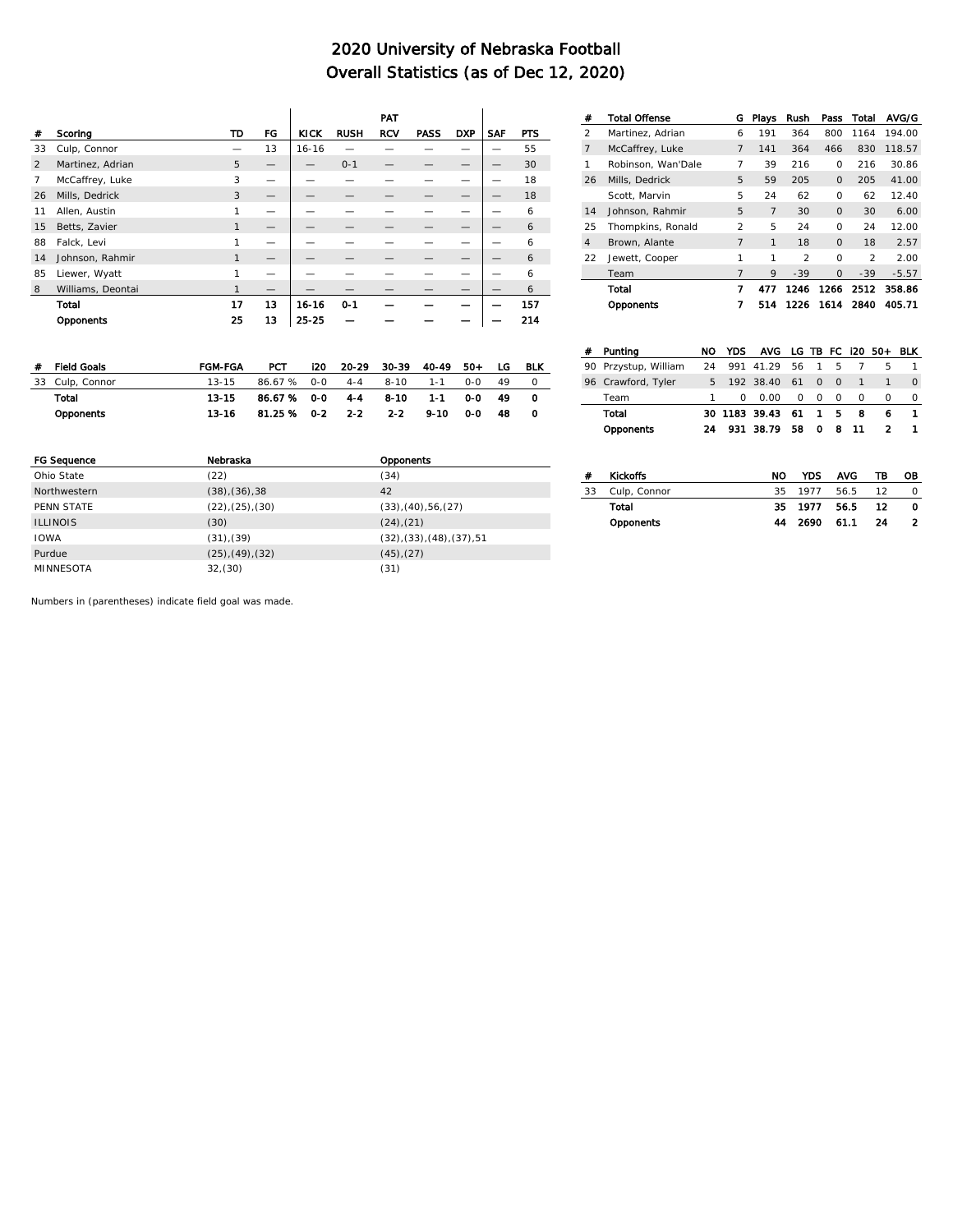| #              | All Purpose        | G              | <b>RUSH</b> | <b>RCV</b>   | <b>PR</b>      | <b>KR</b>   | IR             | Total          | AVG/G   |
|----------------|--------------------|----------------|-------------|--------------|----------------|-------------|----------------|----------------|---------|
| $\mathbf{1}$   | Robinson, Wan'Dale | $\overline{7}$ | 216         | 382          | $-5$           | $\circ$     | $\circ$        | 593            | 84.71   |
| $\overline{7}$ | McCaffrey, Luke    | $\overline{7}$ | 364         | 5            | $\mathbf 0$    | $\circ$     | $\circ$        | 369            | 52.71   |
| $\overline{2}$ | Martinez, Adrian   | 6              | 364         | $\circ$      | $\circ$        | $\mathsf O$ | $\circ$        | 364            | 60.67   |
| 26             | Mills, Dedrick     | 5              | 205         | 39           | $\circ$        | $\circ$     | $\circ$        | 244            | 48.80   |
| 4              | Brown, Alante      | $\overline{7}$ | 18          | 16           | $\mathsf O$    | 182         | $\circ$        | 216            | 30.86   |
| 11             | Allen, Austin      | $\overline{7}$ | $\circ$     | 214          | $\circ$        | $\circ$     | $\circ$        | 214            | 30.57   |
| 88             | Falck, Levi        | $\overline{7}$ | $\circ$     | 107          | 39             | $\circ$     | $\circ$        | 146            | 20.86   |
| 5              | Taylor-Britt, Cam  | $\overline{7}$ | $\circ$     | $\mathbf 0$  | 79             | $\circ$     | 55             | 134            | 19.14   |
| 15             | Betts, Zavier      | 6              | $\circ$     | 131          | $\circ$        | $\circ$     | $\circ$        | 131            | 21.83   |
| 14             | Johnson, Rahmir    | 5              | 30          | 28           | $\mathsf O$    | 54          | $\circ$        | 112            | 22.40   |
|                | Scott, Marvin      | 5              | 62          | 17           | $\circ$        | $\circ$     | $\circ$        | 79             | 15.80   |
| 6              | Fleming, Marcus    | $\overline{4}$ | $\circ$     | 75           | $\circ$        | $\circ$     | $\circ$        | 75             | 18.75   |
| 83             | Vokolek, Travis    | $\overline{7}$ | $\circ$     | 75           | $\circ$        | $\circ$     | $\circ$        | 75             | 10.71   |
| 89             | Martin, Oliver     | $\overline{4}$ | $\circ$     | 59           | $\overline{7}$ | $\circ$     | $\circ$        | 66             | 16.50   |
| 86             | Stoll, Jack        | 6              | $\circ$     | 45           | $\mathsf O$    | $\circ$     | $\circ$        | 45             | 7.50    |
| 18             | Farmer, Myles      | 5              | $\circ$     | $\circ$      | $\circ$        | $\circ$     | 45             | 45             | 9.00    |
| 81             | Warner, Kade       | $\overline{7}$ | $\circ$     | 40           | $\mathsf O$    | $\mathsf O$ | $\circ$        | 40             | 5.71    |
| 25             | Thompkins, Ronald  | $\overline{2}$ | 24          | 10           | $\mathsf O$    | $\circ$     | $\circ$        | 34             | 17.00   |
| 85             | Liewer, Wyatt      | $\overline{7}$ | $\circ$     | 22           | $\circ$        | $\circ$     | $\circ$        | 22             | 3.14    |
| 30             | Belt, Brody        | $\overline{7}$ | $\circ$     | $\circ$      | $\mathsf O$    | 11          | $\circ$        | 11             | 1.57    |
| 22             | Jewett, Cooper     | 1              | 2           | $\circ$      | $\mathsf O$    | $\circ$     | $\circ$        | $\overline{2}$ | 2.00    |
| $\overline{7}$ | Bootle, Dicaprio   | $\overline{7}$ | $\circ$     | $\circ$      | $\circ$        | $\circ$     | $\overline{2}$ | 2              | 0.29    |
| 82             | Rafdal, Kurt       | $\overline{7}$ | $\circ$     | $\mathbf{1}$ | $\mathsf O$    | $\circ$     | $\circ$        | 1              | 0.14    |
|                | Team               | $\overline{7}$ | $-39$       | $\circ$      | $\mathbf 0$    | $\circ$     | $\circ$        | $-39$          | $-5.57$ |
|                | Total              | 7              | 1246        | 1266         | 120            | 247         | 102            | 2981           | 425.86  |
|                | Opponents          | 7              | 1226        | 1614         | 135            | 306         | 36             | 3317           | 473.86  |